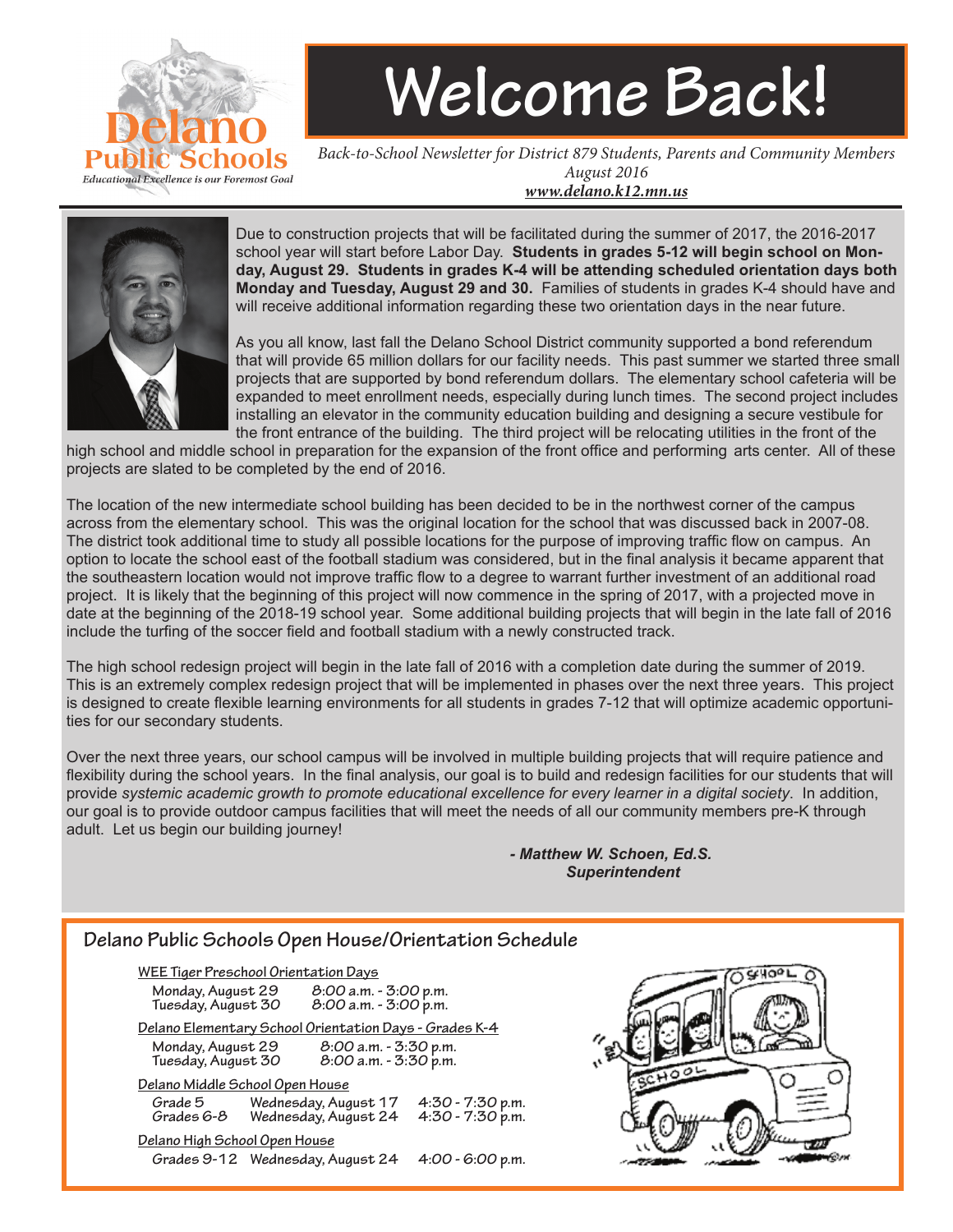#### **2016-2017 District Contact Information**

**Delano High School** 763.972.3365 **Delano Middle School** 763.972.7602 **Delano Elementary School** 763.972.6200

| <b>Delano High School</b>       |  |
|---------------------------------|--|
| <b>Delano Middle School</b>     |  |
| <b>Delano Elementary School</b> |  |

**Matt Schoen, Superintendent**, x2115 matt.schoen@delanoschools.org

**Mary Reeder, Business Manager**, x2118 mary.reeder@delanoschools.org

**Darren Schuler, DES Principal**, x2122 darren.schuler@delanoschools.org

**Barry Voight, DMS Principal,** x2330 barry.voight@delanoschools.org

**Steve Heil, DHS Principal**, x2220 steve.heil@delanoschools.org

**Mike Lindquist, Activities Administrator**, x2003 mike.lindquist@delanoschools.org

**Keely Swartzer, Special Education**, x2034 keely.swartzer@delanoschools.org

**District Nurse**, x2022

**Gwen Briesemeister, Gifted & Talented,** x3031 gwen.briesemeister@delanoschools.org

**Diane Johnson, Community Ed. Director** 763.972.6210, press 6 diane.johnson@delanoschools.org

For more information www.delano.k12.mn.us

#### **Early Childhood Intervention Services**

In partnership with families and community, Delano Schools provide early intervention services at no cost to children in the Delano School District ages birth through five years of age or age of school entry.

Licensed educators, speech pathologists, occupational therapists, and physical therapists respond to referrals to answer questions parents have in regards to their child's development. Early Intervention Services provide developmental assessments as needed and offer services to children who meet Minnesota special education entrance criteria.

Birth to age five services are provided by Delano Public Schools' Early Childhood Special Education Program. For information or to make a referral contact: Keely Swartzer, Special Education Coordinator at 763.972.3365, ext. 2034.



Delano Community Education provides comprehensive life-long learning opportunities for area residents of all ages. General information and online registration is available at www.delano.communityed.com



or call 763.972.6210. The Tiger Activity Center, located in the Delano High School, is Delano's premier family recreation facility for all ages. We offer different memberships to choose from, along with daily passes. Many insurance fitness reimbursement programs are also honored at the TAC. You can contact the Tiger Activity Center front desk at 763.972.3365, ext. 2129, for more information.

#### **Don't Miss the Bus! Everybody Counts on the School Census**

#### **Annual School Census: Birth Age to 4**

Each year, school districts throughout Minnesota are required by state law to conduct a census of the students who live within the district. The census information allows our school district to:

- Project future enrollment numbers.
- Have on file the names of preschool age children for Early Childhood Health and Developmental Screening (Preschool Screening).
- Have on file the names of upcoming Kindergarteners for Kindergarten Round-Up and other pertinant enrollment and program information.
- Help determine the funding for Early Childhood Family Education.
- Help determine the funding for School Readiness, as well as other school programs.

*Parents are asked to report their family census information either by calling the Early Childhood Family Education office at 763.972.6210, press 4, email your information to jane.shaffer@delanoschools.org or mail your census information to Census Information, Community Education Center, 140 Elm Avenue E., Delano, MN, 55328. The census information requested includes: parent/guardian name(s), county of residence, home address, home telephone number, name and birthdates of all children. We need to receive this information by September 30, 2016.*

Rather than conducting a time consuming and costly door-to-door or telephone census, the School District is asking parents to help in this endeavor. The information that the school district collects will be used only for school business and will be handled in a confidential manner.

**PLEASE HELP BY SENDING US YOUR FAMILY'S CENSUS INFORMATION. YOUR ASSISTANCE ENSURES THAT YOU WILL RECEIVE IMPORTANT SCHOOL INFORMATION FOR YOUR PRE-SCHOOL AGE CHILD AND THAT DELANO PUBLIC SCHOOLS RECEIVES FULL PROGRAM FUNDING FROM THE STATE! Your assistance will be greatly appreciated.**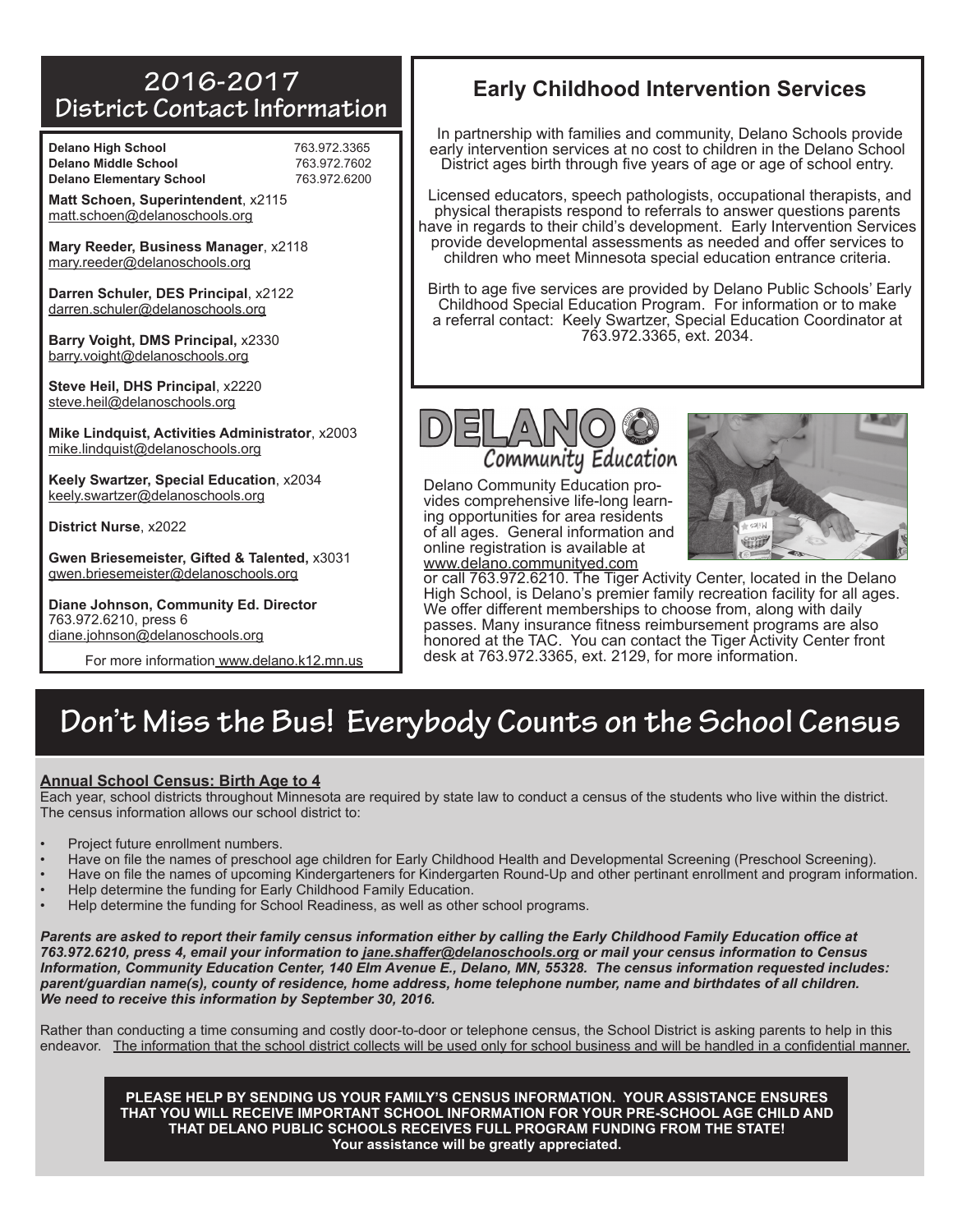# Delano Public School Policies and Notices **Delano Public School Policies and Notices**

District Policies can be accessed at www.delano.k12.mn.us District Policies can be accessed at www.delano.k12.mn.us

## Equal Employment Opportunity **Equal Employment Opportunity**

school district does not unlawfully discriminate on the basis sexual orientation, age, family care leave status, or veteran school district does not unlawfully discriminate on the basis sexual orientation, age, family care leave status, or veteran of race, color, creed, religion, national origin, sex, marital of race, color, creed, religion, national origin, sex, marital status, status with regard to public assistance, disability, ment opportunity for all applicants and employees. The ment opportunity for all applicants and employees. The status, status with regard to public assistance, disability, It is the school district's policy to provide equal employ-It is the school district's policy to provide equal employstatus.

## **Disability Nondiscrimination Policy Disability Nondiscrimination Policy**

hiring, advancement, discharge, compensation, job training hiring, advancement, discharge, compensation, job training and other terms, conditions, and privileges of employment. and other terms, conditions, and privileges of employment. The school district shall not discriminate against qualified The school district shall not discriminate against qualified such individuals, in regard to job application procedures, individuals with disabilities, because of the disabilities of such individuals, in regard to job application procedures, individuals with disabilities, because of the disabilities of

## **Background Check Information Background Check Information**

on employees and other individuals who provide services on employees and other individuals who provide services This new provision requires that at the beginning of each background check and the extent of the hiring authority's This new provision requires that at the beginning of each the school hiring authority must notify the parents and/or ity's policy requiring a criminal history background check background check and the extent of the hiring authority's the school hiring authority must notify the parents and/or ty's policy requiring a criminal history background check guardians of the student about the school hiring authorguardians of the student about the school hiring authorschool year or when a student enrolls in a new school, school year or when a student enrolls in a new school, to the school, and identify those positions subject to a to the school, and identify those positions subject to a discretion in requiring a background check. discretion in requiring a background check.

#### **Weapons Policy Weapons Policy**

shall possess, use or distribute a weapon when in a school propriate action against any student, teacher, adminstrator, shall possess, use or distribute a weapon when in a school propriate action against any student, teacher, adminstrator school employee, volunteer, or member of the public who school employee, volunteer, or member of the public who location except as provided in policy. The school district ocation except as provided in policy. The school district No student or non-student, including adults and visitors, will act to enforce this policy and to discipline or take apwill act to enforce this policy and to discipline or take ap-Vo student or non-student, including adults and visitors, violates this policy. Licensed police officers are exempt violates this policy. Licensed police officers are exempt irom this policy. from this policy.

## **Enrollment of Non-resident Students**

The deadline to apply for open enrollment is January 15 of the year prior to the start of school. The school board may Enrollment of Non-resident Students<br>The deadline to apply for open enrollment is January 15 of the year prior to the start of school. The school board may imit open enrollment. For further information, please conact the superintendent's office at 763.972.3365, ext. 2111. limit open enrollment. For further information, please contact the superintendent's office at 763.972.3365, ext. 2111.

### **Student Records Student Records**

provided in state and federal law. Detailed information can provided in state and federal law. Detailed information can records and protection of the privacy rights of students as to the collection, maintenance, and dissemination of pupil records and protection of the privacy rights of students as to the collection, maintenance, and dissemination of pupil The school district recognizes its responsibility in regard The school district recognizes its responsibility in regard superintendent's office, and then school board policies. superintendent's office, and then school board policies. be found at www.delano.k12.mn.us, click on district, be found at www.delano.k12.mn.us, click on district,

#### **Facility Usage Facility Usage**

indoor and outdoor, belong to school district residents and The school board recognizes that all school facilities, both indoor and outdoor, belong to school district residents and The school board recognizes that all school facilities, both use of school facilities during non-school hours. Scheduluse of school facilities during non-school hours. Scheduling arrangements can be made by calling 763.972.3365, Education program has been designated to manage the ing arrangements can be made by calling 763.972.3365,<br>ext. 2110. Education program has been designated to manage the ties by individuals and groups. The Delano Community ties by individuals and groups. The Delano Community encourages the responsible use of school district faciliencourages the responsible use of school district faciliext. 2110.

## **Notification of Asbestos Notification of Asbestos**

Any materials needing repair or removal are done so under locations and types of asbestos containing materials found activities include removal of additional asbestos-containing Any materials needing repair or removal are done so under locations and types of asbestos containing materials found removal of asbestos tile and pipe wrap. Planned asbestos removal of asbestos tile and pipe wrap. Planned asbestos activities include removal of additional asbestos-containing should be directed to Mary Reeder, Business Manager, at management program for all asbestos containing building pipe wrap and asbestos tile. A copy of the asbestos manmanagement program for all asbestos containing building EPA accredited inspector for asbestos content. Every six pipe wrap and asbestos tile. A copy of the asbestos manshould be directed to Mary Reeder, Business Manager, at EPA accredited inspector for asbestos content. Every six our asbestos operation and maintenance program safely and responsibly. The Delano School District has a list of and responsibly. The Delano School District has a list of our asbestos operation and maintenance program safely materials. As a matter of policy, the district will maintain months, all materials containing asbestos are surveyed. agement plan is available for review in the district office. The district will charge reasonable costs to make copies The district will charge reasonable costs to make copies materials. As a matter of policy, the district will maintain owned and leased by the district are re-inspected by an owned and leased by the district are re-inspected by an months, all materials containing asbestos are surveyed agement plan is available for review in the district office. youth and employees. Every three years, all buildings youth and employees. Every three years, all buildings of the managment plan. Questions related to the plan in our buildings. Past response action activity include in our buildings. Past response action activity include of the managment plan. Questions related to the plan Delano Public Schools has a stringent inspection and a safe and healthful environment for our community's a safe and healthful environment for our community's Delano Public Schools has a stringent inspection and 763.972.3365, ext. 2118. 763.972.3365, ext. 2118.

## **Indoor Air Quality Indoor Air Quality**

makes daily decisions and performs activities that affect the makes daily decisions and performs activities that affect the engineers and administrators will be trained on IAQ factors. engineers and administrators will be trained on IAQ factors. quality of the air we breathe. Each room in every building quality of the air we breathe. Each room in every building environment for our students and staff so that we achieve follow the EPA guidelines to improve our indoor air quality will be evaluated for indoor air quality. Teachers, building The Delano School District is proud to be taking a leadership role in providing a safe, comfortable, and productive environment for our students and staff so that we achieve follow the EPA guidelines to improve our indoor air quality and by quickly responding to any IAQ problems that may<br>arise. Good indoor air quality requires an ongoing comand by quickly responding to any IAQ problems that may will be evaluated for indoor air quality. Teachers, building The Delano School District is proud to be taking a leadership role in providing a safe, comfortable, and productive Our IAQ Coordinator, Mary Reeder, will follow up on any to administer the IAQ Management Plan, which includes (IAQ) by preventing as many IAQ problems as possible, Our IAQ Coordinator, Mary Reeder, will follow up on any to administer the IAQ Management Plan, which includes (IAQ) by preventing as many IAQ problems as possible, IAQ problems you may have. Mary Reeder has agreed arise. Good indoor air quality requires an ongoing com-AQ problems you may have. Mary Reeder has agreed mitment by everyone in our school because each of us mitment by everyone in our school because each of us our core mission - educating students. Our school will our core mission - educating students. Our school will

response, and serving as our information resource on IAQ. Mary Reeder may be contacted at 763.972.3365, ext. 2118. Mary Reeder may be contacted at 763.972.3365, ext. 2118. response, and serving as our information resource on IAQ. taking a team leadership role, coordinating emergency taking a team leadership role, coordinating emergency

## **Use of Pest Control Materials Use of Pest Control Materials**

District does not apply pesticides on school property unless the area, and will be out of the area until any spray and any District does not apply pesticides on school property unless applied, it will only be done when students are absent from the area, and will be out of the area until any spray and any A Minnesota state law requires that schools inform parents applied, it will only be done when students are absent from A Minnesota state law requires that schools inform parents property. State law also requires that you be told that the of such pesticides or the class of chemicals to which they property. State law also requires that you be told that the all other measures have failed to control the problem. In the event that insect control sprays and dusts need to be of such pesticides or the class of chemicals to which they belong may not be fully understood. The Delano School all other measures have failed to control the problem. In the event that insect control sprays and dusts need to be odor has dissipated. If you would like to be notified prior Business Manager, in the district office at 763.972.3365, odor has dissipated. If you would like to be notified prior long-term health effects on children from the application belong may not be fully understood. The Delano School to a chemical application, please contract Mary Reeder, and guardians if they apply certain pesticides on school long-term health effects on children from the application and guardians if they apply certain pesticides on school to a chemical application, please contract Mary Reeder, Business Manager, in the district office at 763.972.3365 ext. 2118. ext. 2118.

#### **Allergy Alert Allergy Alert**

Based on studies in the United States, approximately 1 out known food allergies. Our goal is to keep all students safe! Based on studies in the United States, approximately 1 out known food allergies. Our goal is to keep all students safe! nuts, shellfish, and eggs, along with other allergies have<br>increased in the last decade. Therefore, it seems that it is increased in the last decade. Therefore, it seems that it is PEANUT-FREE ZONE in our cafeteria. A table will be set Students may sit at this table with friends if their breakfast school system. Beginning this fall we are implementing a<br>PEANUT-FREE ZONE in our cafeteria. A table will be set school system. Beginning this fall we are implementing a Students may sit at this table with friends if their breakfast likely that we will have students with food allergies in our nuts, shellfish, and eggs, along with other allergies have likely that we will have students with food allergies in our aside for students with peanut and other food allergies. of 125 children have a peanut allergy. Allergies to peaof 125 children have a peanut allergy. Allergies to peaaside for students with peanut and other food allergies. or lunches do not include peanuts, peanut oil, or other or lunches do not include peanuts, peanut oil, or other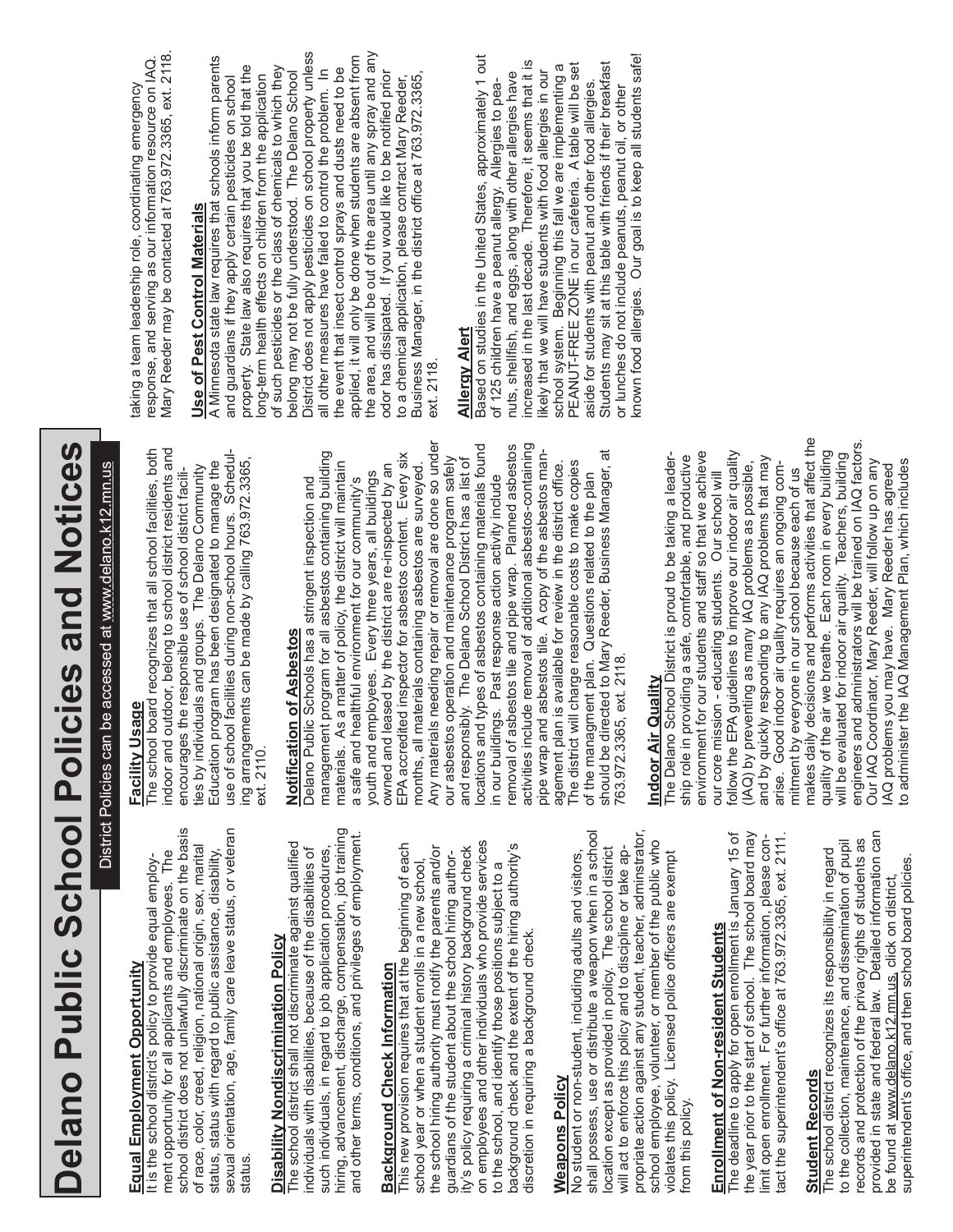#### **2016 2017 STUDENT ACCIDENT INSURANCE COVERAGE**

**OPTIONAL SCHOOL TIME ACCIDENT COVERAGE -** Insurance coverage is provided for covered Injuries incurred during the hours and days when school is in session and while attending or participating in school sponsored and supervised activities on or off school premises. Includes participation in: Summer Recreation Activities sponsored by the school; One-Day School Field Trips (no Overnight) and School Sponsored Religious Activities. Coverage is provided for traveling to, during or after such activities as a member of a group in transportation furnished or arranged by the Policyholder and traveling directly to or from their home premises and the school or the site of a covered activity. No coverage is provided while participating in Interscholastic Sports.<br>Annual Premium: Plan "Low" - \$10.00 Plan "Me

#### **Annual Premium: Plan "Low" – \$10.00 Plan "Medium" – \$16.00 Plan "High" – \$25.00**

**OPTIONAL 24-HOUR ACCIDENT COVERAGE -** Insurance coverage is provided around the clock, 24 Hours per day. Provides coverage during the weekends and vacation periods including the entire summer. Students are protected while at Home or away, any place, any time, anywhere. No coverage is provided while participating in Interscholastic Sports.

**Annual Premium: Plan "Low" – \$48.00 Plan "Medium" – \$65.00 Plan "High" – \$125.00**

**OPTIONAL 24-HOUR DENTAL COVERAGE (Can be purchased separately or with other coverage) –** Insurance coverage is in effect 24 Hours a day. Injury must be treated within 60 days after the Accident occurs. Benefits are payable within 12 months after the date of Injury. The maximum eligible expenses payable per covered Injury is \$25,000. In addition, when the dentist certifies that treatment must be deferred until after the Benefit Period, deferred benefits will be paid to a maximum of \$1,000. The Student must be treated by a legally qualified dentist who is not a member of the student's Immediate Family for Injury to teeth. Coverage is limited to treatment of sound, natural teeth. **Annual Premium: \$8.00**

**COVERAGE PERIOD –** Coverage under the Optional School-Time Accident Coverage, the Optional 24-Hour Accident Coverage and the Optional 24-Hour Dental Coverage starts on the date of premium receipt but not before the start of the school year. Optional School-Time Accident Coverage ends at the close of the regular nine-month school term, except while the student is attending academic classroom sessions exclusively sponsored and solely supervised by the School during the summer. Optional 24-Hour Accident and Dental Coverage ends when school reopens for the following school year. Coverage is available under the plan throughout the school year at the premiums quoted **(no pro rata premiums available)**.

|                                                                                                                                                                                                                                                                                                                                                                                                                                                                                                                                                | <b>SCHEDULE OF BENEFITS</b><br>Coverage for Injuries due to Accidents only                                                                                     |                                                                                                                                                                          |                                                                                                                                                                                                                                                                         |
|------------------------------------------------------------------------------------------------------------------------------------------------------------------------------------------------------------------------------------------------------------------------------------------------------------------------------------------------------------------------------------------------------------------------------------------------------------------------------------------------------------------------------------------------|----------------------------------------------------------------------------------------------------------------------------------------------------------------|--------------------------------------------------------------------------------------------------------------------------------------------------------------------------|-------------------------------------------------------------------------------------------------------------------------------------------------------------------------------------------------------------------------------------------------------------------------|
| <b>Maximum Benefit:</b><br>School-Time Option<br>24-Hour Option<br><b>Injuries Involving Motor Vehicles</b><br>Death Benefit/Double Dismemberment<br>Single Dismemberment<br><b>Loss Period for Medical Benefits</b><br>Benefit Period for Medical and AD&D/Loss of Sight Benefits 1 Year<br><b>Excess Coverage Applicability</b>                                                                                                                                                                                                              | Plan "Low"<br>\$25,000<br>\$25,000<br>\$10,000<br>\$10,000<br>\$5,000<br><b>Full Excess</b>                                                                    | Plan "Medium"<br>\$50,000<br>\$50,000<br>\$10,000<br>\$20,000<br>\$10,000<br>Treatment must begin within 60 days from the date of Injury<br>1 Year<br><b>Full Excess</b> | Plan "High"<br>\$100,000<br>\$100,000<br>\$10,000<br>\$ 20,000<br>\$10,000<br>1 Year<br><b>Full Excess</b>                                                                                                                                                              |
| <b>Hospital/Facility Services - Inpatient</b><br>Hospital Room and Board (Semi-Private Room Rate)<br><b>Inpatient Hospital Miscellaneous</b>                                                                                                                                                                                                                                                                                                                                                                                                   | 65% RE*<br>65% RE*                                                                                                                                             | 75% RE*<br>75% RE*                                                                                                                                                       | 80% RE*<br>80% RE*                                                                                                                                                                                                                                                      |
| <b>Hospital/Facility Services - Outpatient</b><br>Free-Standing Ambulatory Surgical Facility<br>Outpatient Hospital Miscellaneous<br>(Except physician services and x-rays paid as below)<br><b>Hospital Emergency Room</b><br><b>Physician's Services</b><br>Surgical<br><b>Assistant Surgeon</b><br>Anesthesiologist<br>Physician's Outpatient Treatment in connection with Physical Therapy<br>and/or Spinal Manipulation<br>Physician's Non-surgical Treatment (Except as above)                                                           | 65% RE* to \$500 Maximum<br>65% RE* to \$500 Maximum<br>65% RE* to \$500 Maximum<br>65% RE*<br>25% of Surgical Benefits<br>25% of Surgical Benefits<br>65% RE* | 75% RE* to \$800 Maximum<br>75% RE* to \$800 Maximum<br>75% RE* to \$800 Maximum<br>75% RE*<br>25% of Surgical Benefits<br>25% of Surgical Benefits<br>75% RE*           | 80% RE* to \$1,500 Maximum<br>80% RE* to \$1,500 Maximum<br>80% RE* to \$1,500 Maximum<br>80% RE*<br>25% of Surgical Benefits<br>25% of Surgical Benefits<br>65% RE*/\$25 Visit/5 Visit Max. 75% RE*/\$30 Visit/7 Visit Max. 80% RE*/\$40 Visit/8 Visit Max.<br>80% RE* |
| <b>Other Services</b><br><b>Registered Nurses' Services</b><br>Prescriptions - outpatient<br>Laboratory Tests - Outpatient<br>X-rays, includes interpretation - Outpatient<br>Diagnostic Imaging (MRI, CAT Scan, etc) includes interpretation<br><b>Ground Ambulance</b><br>Durable Medical Equipment (includes Orthopedic Braces & Appliances)<br>Dental Treatment to sound, natural teeth due to covered injury<br>Replacement of eyeglasses, hearing aids, contact lenses,<br>if medical treatment is also received for the covered injury. | 65% RE*<br>65% RE*<br>65% RE*<br>65% RE*<br>65% RE*<br>65% RE*<br>65% RE*<br>65% RE* to \$500 Maximum<br>\$150 Maximum                                         | 75% RE*<br>75% RE*<br>75% RE*<br>75% RE*<br>75% RE*<br>75% RE*<br>75% RE*<br>75% RE* to \$800 Maximum<br>\$500 Maximum                                                   | 80% RE*<br>80% RE*<br>80% RE*<br>80% RE*<br>80% RE*<br>80% RE*<br>80% RE*<br>80% RE* to \$1,500 Maximum<br>\$700 Maximum                                                                                                                                                |
| *RE means Reasonable Expense                                                                                                                                                                                                                                                                                                                                                                                                                                                                                                                   |                                                                                                                                                                |                                                                                                                                                                          | GER 0514 ENOSPORTS(0009)                                                                                                                                                                                                                                                |

| City State<br>Name of School and the state of School and the state of School                    | Zip                                                                                          |
|-------------------------------------------------------------------------------------------------|----------------------------------------------------------------------------------------------|
|                                                                                                 |                                                                                              |
|                                                                                                 |                                                                                              |
|                                                                                                 |                                                                                              |
| $\Box$ 24-Hour Accident \$48.00<br>$\Box$ 24-Hour Accident \$65.00<br>24-Hour Accident \$125.00 | $\Box$ 24-Hour Dental \$8.00<br>$\Box$ 24-Hour Dental \$8.00<br>$\Box$ 24-Hour Dental \$8.00 |
| Please make check payable to Gerber Life Insurance Company                                      | Total Enclosed:                                                                              |
|                                                                                                 | Date                                                                                         |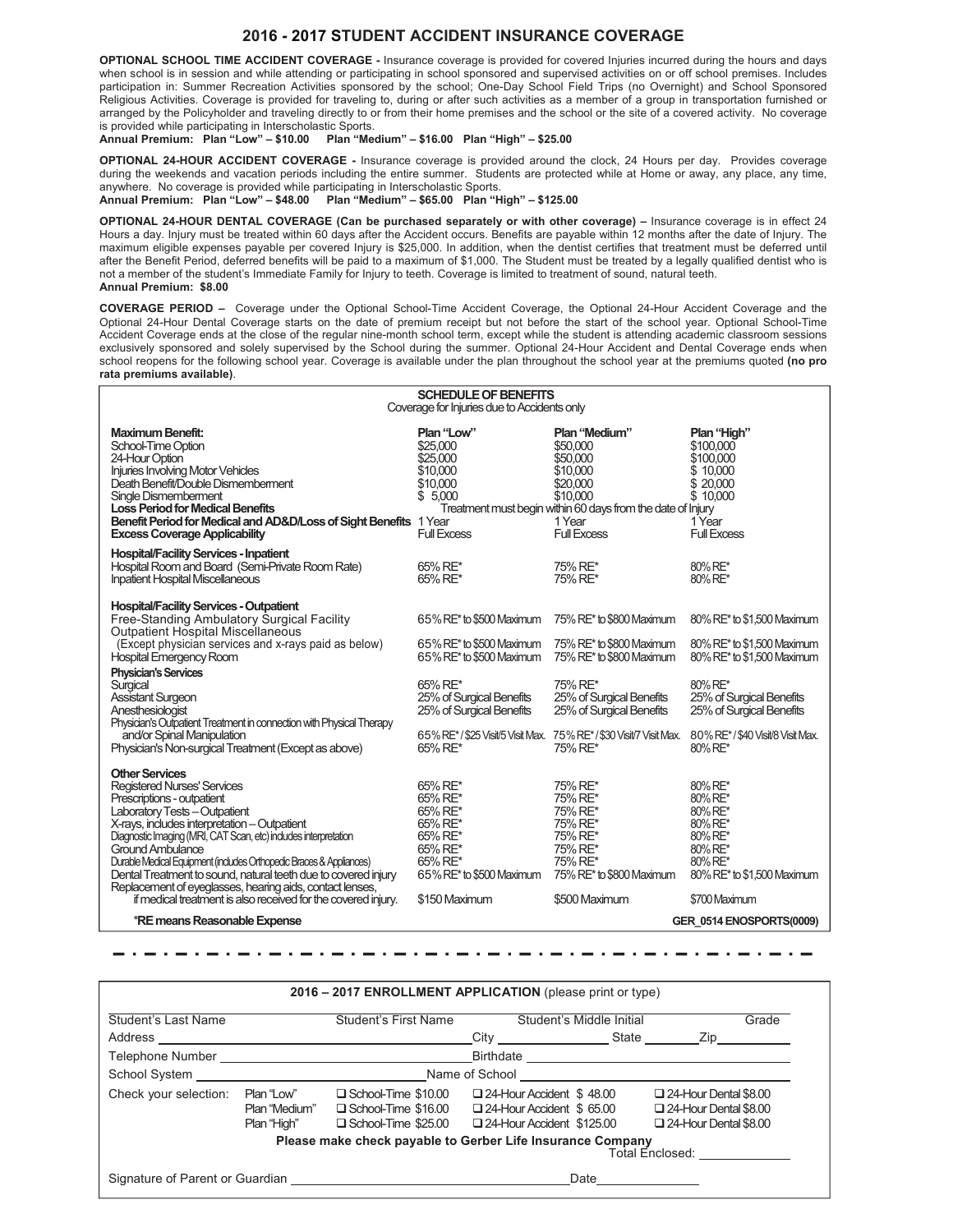**EXCESS COVERAGE PROVISION** The Company will pay Reasonable Expenses that are not recoverable from any Other Plan. The Company will determine the amount of benefits provided by Other Plans without reference to any coordination of benefits, nonduplication of benefits, or similar provisions. The amount from Other Plans includes any amount, to which the Insured is entitled, whether or not a claim is made for the benefits. This Blanket Student Accident Insurance is secondary to all other policies. This provision will not apply if the total Reasonable Expenses incurred for Hospital and Professional Services Benefits are less than the amount stated in the Schedule of Benefits under Excess Coverage Applicability.

**MEDICAL BENEFITS** When a covered Injury to a student results in 1) treatment by a legally qualified Physician or surgeon (other than a member of the immediate family or person retained by the school) or 2) Hospital confinement, and treatment begins within 60 days from the date of Injury, the Company will pay the benefit as shown in the Schedule of Benefits, subject to the Excess Coverage Provision above. Only eligible medical expenses incurred by the Insured within 52 weeks from the date of the Accident are covered. Benefits for any one Accident shall not exceed in the aggregate the maximum stated in the Medical Benefit plan purchased. Expenses incurred after one year from the date of Injury are not covered, even though the service is a continuing one, or one that is necessarily delayed beyond one year from the date of Injury.

**ACCIDENTAL DEATH, DISMEMBERMENT AND LOSS OF SIGHT** When a covered Injury results in any of the Losses to the Insured which are stated in the Schedule of Benefits for Accidental Death, Dismemberment, or Loss of Sight then the Company will pay the benefit stated in the schedule for that Loss. The Loss must be sustained within 365 days after the date of the Accident.

The maximum benefit payable under this provision is stated in the Schedule of Benefits under Maximums and Benefit Period: 1) Life 2) Both Hands or Both Feet or Sight of Both Eyes; 3) Loss of One Hand and One Foot; 4) Loss of One Hand and Entire Sight of One Eye; 5) Loss of One Foot and Entire Sight of One Eye; 6) Loss of One Hand or Foot; 7) Loss of Sight in One Eye; 8) Loss of Thumb and Index Finger of the Same Hand. Half of the maximum benefit will be paid for the Loss of one Hand, one Foot or the Sight of one eye. Loss of Hand or Foot means the complete Severance through or above the wrist or ankle joint. Loss of Sight means the total, permanent Loss of Sight in One Eye. The Loss of Sight must be irrecoverable by natural, surgical or artificial means. Loss of Thumb and Index Finger of the Same Hand means complete Severance through or above the metacarpophalangeal joints of the same hand (the joints between the fingers and the hand). Severance means the complete separation and dismemberment of the part from the body. If the Insured suffers more than one of the above covered losses as a result of the same Accident the total amount the Company will pay is the maximum benefit. Benefits paid under this provision will be paid in addition to any other benefits provided by the Policy. Benefits under this provision are subject to all other provisions of the Policy, including all Coverage and Limitations, Maximums and Exclusions.

**DEFINITIONS Injury** means bodily injury caused by an Accident. The Injury must occur while the Policy is in force and while the Insured is covered under the Policy. The Injury must be sustained as stated on the face page of the Policy, except where specifically stated otherwise in the Policy. **Accident** means a sudden, unexpected and unforeseen, identifiable event producing at the time objective symptoms of an Injury. The Accident must occur while the Insured is covered under the Policy. **Reasonable Expense** means the average amount charged by most providers for treatment, service or supplies in the geographic area where the treatment, service or supply is provided. Such services and supplies must be recommended and approved by a Physician.

**EXCLUSIONS** No Benefits are payable for Hospital and Professional Services for the following: 1) Injuries which are not caused by an Accident; 2) Treatment for hernia, regardless of cause, Osgood Schlatter's disease, or osteochondritis; 3) Injury sustained as a result of operating, riding in or upon, or alighting from a two-, three-, or four-wheeled recreational motor vehicle or snowmobile; 4) Aggravation, during a Regularly Scheduled Activity, of an Injury the Insured suffered before participating in that Regularly Scheduled Activity, unless the Company receives a written medical release from the Insured's Physician; 5) Injury sustained as a result of practice or play in interscholastic tackle football and/or sports, unless the premium required under the Football and/or Sports Coverage provision has been paid; 6) Any expense for which benefits are payable under a Catastrophic Accident Insurance Program of the State Interscholastic Activities Association; 7) Treatment performed by a member of the Insured's Immediate Family or by a person retained by the School; 8) Injury caused by war or acts of war; suicide or intentionally self-inflicted Injury, while sane or insane; violating or attempting to violate the law; the taking part in any illegal occupation; fighting or brawling except in self defense; being legally intoxicated or under the influence of alcohol as defined by the laws of the state in which the Injury occurs; or being under the influence of any drugs or narcotic unless administered by or on the advice of a Physician; 9) Medical expenses for which the Insured is entitled to benefits under any (a) Workers' Compensation act; or (b) mandatory no-fault automobile insurance contract; or similar legislation; 10) Expense incurred for treatment of temporomandibular joint dysfunction and associated myofacial pain; and 11) Expenses incurred for experimental or investigational treatment or procedures.

#### **RETAIN THIS DESCRIPTION FOR YOUR RECORDS**

This is not a Policy, rather a brief description of the benefits provided under the master policy issued to the school. Please refer to the master policy for further details. **IMPORTANT NOTICE – THIS POLICY DOES NOT PROVIDE COVERAGE FOR SICKNESS. This brochure has been designed to illustrate the highlights of this insurance. All information in this brochure is subject to the provisions of Policy Form COL-11(CA), underwritten by Gerber Life Insurance Company (the Company). If there is any conflict between this brochure and the Policy, the Policy will prevail. Please see the Master Policy for individual state details.**

#### **HOW TO FILE A CLAIM**

Written notice of claim must be given to the Company within 90 days after the occurrence or commencement of any loss covered by this policy, or as soon thereafter as is reasonably possible. Notice given by or on behalf of the Named Insured to the Company, with information sufficient to identify the Named Insured shall be deemed notice to the Company. Written proof of loss must be furnished to the Company at its said office within 90 days after the date of such loss.

In the event of an Accident, students should: 1) Secure treatment at the nearest medical facility of their choice; 2) If you have other insurance, submit your claim to your other insurer. When you receive the explanation of benefits notice from your primary carrier, send it to us; 3) Obtain a receipt (if payment of any bills were made) and itemized copy of charges from the provider of medical services and send copies of their itemized bills and the fully completed and **signed** accident claim form to the claims office – mail all correspondence to WEB-TPA, P.O. Box 2415, Grapevine, TX 76099-2415; and 3) **Call 1-866-975-9468** with any Claims questions.

**UNDERWRITTEN BY: MARKETING AGENT: Gerber Life Insurance Company White Plains, NY 10605** 

**White Plains, NY 10605 10801 National Blvd., Suite 603 Los Angeles, CA 90064 (310) 826-5688**

*To apply for coverage, please enroll on-line with a credit card at* www.k12specialmarkets.com *or cut along the dotted line, complete the form and mail it, along with your check or money order, to the Please Return To: address shown below.*

Please Return To: Student Insurance

10801 National Blvd., Suite 603 Los Angeles, CA 90064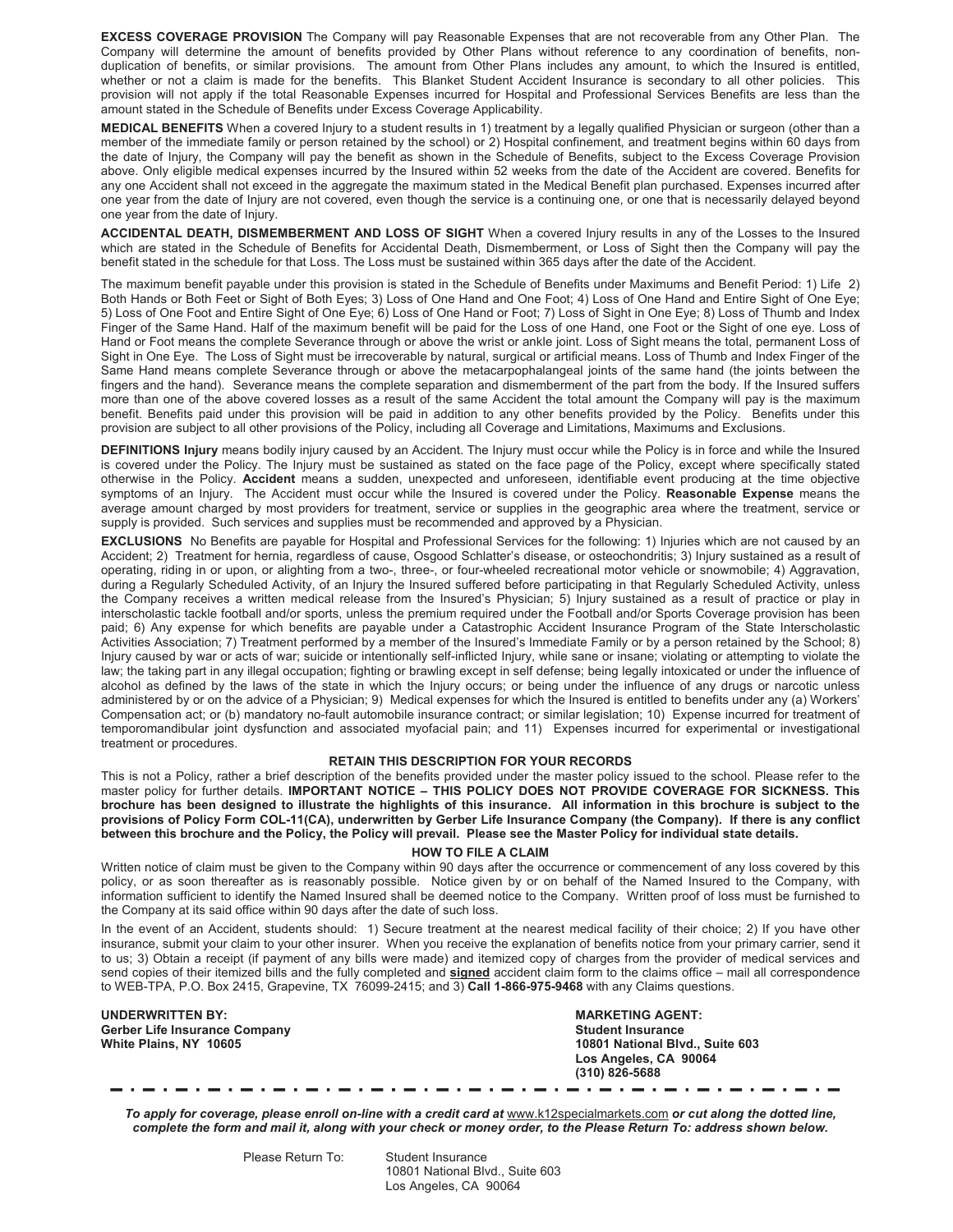#### **SCHOOL LUNCH INFORMATION FOR 2016-2017**

To apply for free or reduced-price school meals and/or help our school qualify for additional education funds and discounts, complete the enclosed Application for Educational Benefits and return to: Delano Public Schools, Attn: Tracie Erickson, Food Service Account Supervisor, 700 Elm Avenue East, Delano, MN, 55328.

Children need nutritious meals to learn. Delano Public Schools serve nutritious meals every school day. *Elementary School (Grades K-4): Lunch \$2.70; Middle School Lunch \$2.80; High School Lunch \$2.85; Breakfast (Grades 1-12) \$1.60.*

*Starting in the 2014-15 school year, students who qualify for reduced-price meals receive school lunches at no charge. In addition, all participating kindergarten students will receive breakfast at no charge. Milk with a cold lunch is not part of the free and reduced program. Milk is 50 cents when purchased separately.* All meals served meet nutritional standards established by the U.S. Department of Agriculture. If a child has been determined by a physician to have a disability and the disability prevents the child from eating the regular meal, we will make modifications or substitutions prescribed by the physician at no additional charge.

The rules established by the Federal/State Lunch Program require the District to charge a higher rate for a second lunch. Students may purchase a second lunch for \$3.50 (grades 5-12). Milk is available free-of-charge for all children who want to participate in kindergarten milk break.

#### **Instructions for Completing the Application for Educational Benefits**

Complete the *Application for Educational Benefits* form for school year 2016-17 if any of the following apply to your household:

- Any household member currently participates in the *Minnesota Family Investment Program* (MFIP), or the *Supplemental Nutrition Assistance Program* (SNAP), or the *Food Distribution Program on Indian Reservations* (FDPIR), *or*
- The household includes foster children (a welfare agency or court has legal responsibility for the child), *or*
- Total household income (gross earnings, not take-home pay) is within these guidelines:

| Household  | \$ Per | \$ Per | \$ Twice Per | \$ Per 2 | \$ Per Week |
|------------|--------|--------|--------------|----------|-------------|
| Size       | Year   | Month  | Month        | Weeks    |             |
|            | 21,979 | 1,833  | 917          | 847      | 424         |
| 2          | 29,638 | 2,471  | 1,236        | 1,141    | 571         |
| 3          | 37,297 | 3,109  | 1,555        | 1,436    | 719         |
| 4          | 44,956 | 3,748  | 1,875        | 1,731    | 866         |
| 5          | 52,615 | 4,386  | 2,194        | 2,025    | 1,013       |
| 6          | 60,274 | 5,024  | 2,513        | 2,320    | 1,161       |
| 7          | 67,952 | 5,664  | 2,833        | 2,615    | 1,308       |
| 8          | 75,648 | 6,305  | 3,153        | 2,911    | 1,456       |
| Additional | 7,696  | 642    | 321          | 296      | 148         |

Maximum Total Income

**Children and Foster Status** List all children in the household in Step 1. Fill in the circle if a child is in foster care.

**Case Number** Complete Step 2 if any household member currently participates in one of the programs listed in that section. If Step 2 is completed, skip Step 3 (adult names and incomes).

**Adults / Household Incomes** In Step 3, list all adult household members, whether related or not (such as grandparents, other relatives, or friends). Include an adult who is temporarily away, such as a student away at college. Do not complete Step 3 if a case number was provided in Step 2, or if the application is for foster children only.

- If any children in the household have regular income, such as SSI or part-time jobs, list the total amount of regular income to children. Do not include occasional earnings like babysitting or lawn mowing.
- For each adult household member, list their gross incomes (not take-home pay). For each income, fill in a circle to show how often the income is received.
- For farm/self-employment income only, list net income after subtracting business expenses.
- If an adult has no income to report, enter a '0' or leave the section blank. This is your certification that there is no income to report.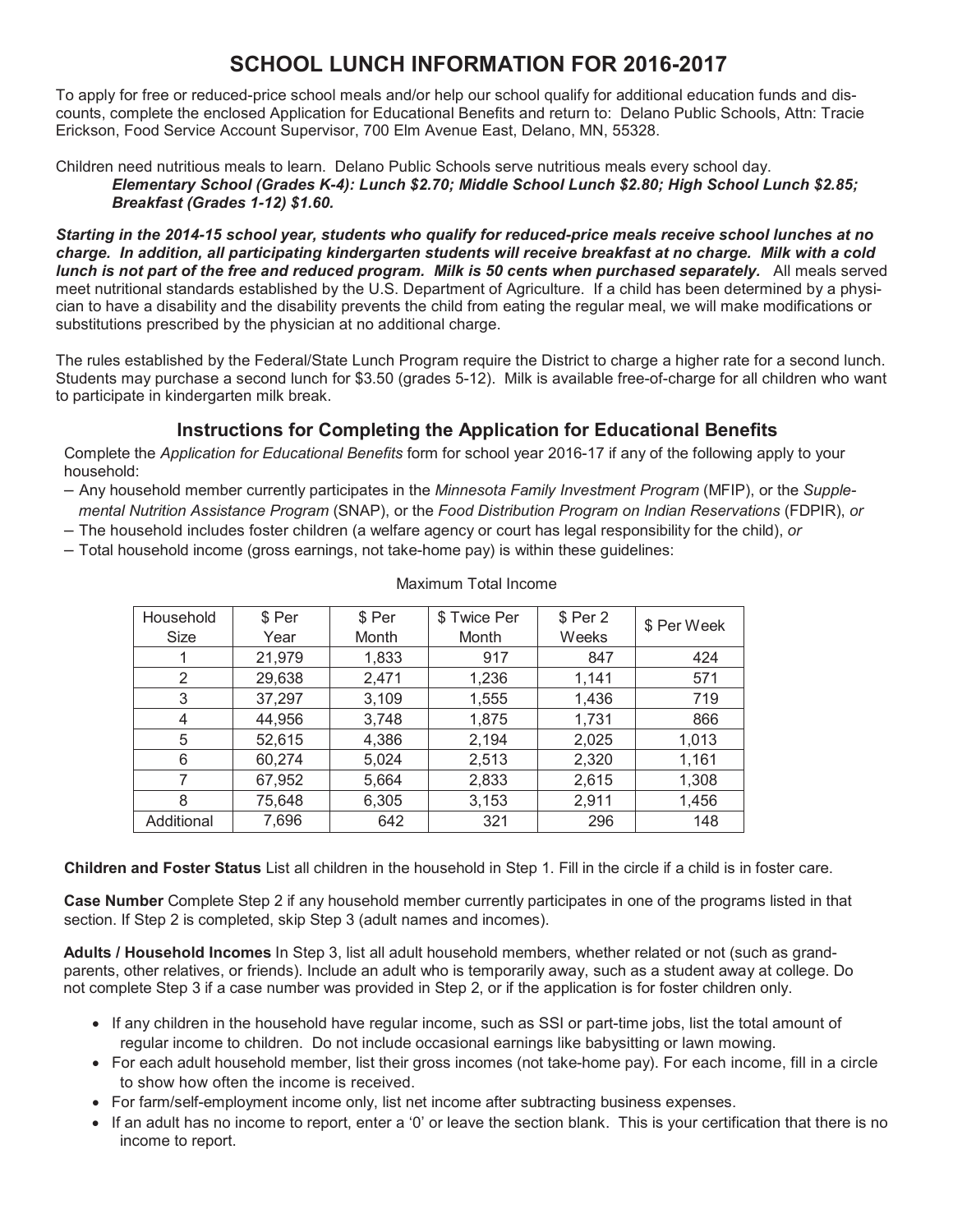• Examples of "other income" to include in the last column are unemployment, pension, retirement, disability and veterans benefits.

Do *not* include as income: foster care payments, federal education benefits, MFIP payments, combat pay, or value of assistance received from SNAP, WIC, FDPIR or Military Privatized Housing Initiative.

**Last Four Digits of Social Security Number** The person signing the application must provide the last four digits of their Social Security number in Step 3 or check the box if they do not have a Social Security number.

If you do not want information to be shared with health care assistance programs, check the box in Step 4.

**Signature** The form must be signed by an adult household member in Step 5.

#### **Frequently Asked Questions**

**Who can get free school meals?** Children in households participating in the Supplemental Nutrition Assistance Program (SNAP), Minnesota Family Investment Program (MFIP) or Food Distribution Program on Indian Reservations (FDPIR), and foster, homeless, migrant and runaway children can get free school meals without reporting household income. Also, children can get free school meals if their household income is within the maximum income shown for their household size on the instructions.

**Do foster children qualify for free meals?** Yes, foster children who are the legal responsibility of a foster care agency or court are eligible for free meals regardless of household income. Complete an application identifying the children who are in foster care.

**I get WIC. Can my children get free meals?** Children in households participating in WIC may be eligible for free school meals. Please fill out an application.

**May I apply if someone in my household is not a U.S. citizen?** Yes. You or your children do not have to be U.S. citizens for your children to qualify for free or reduced-price school meals.

**Who should I include as household members?** Include yourself and all other people living in the household, related or not (such as grandparents, other relatives, or friends).

**What if my income is not always the same?** List the amount that you normally get. If you normally get overtime, include it, but not if you get overtime only sometimes.

**How will the information I provide be kept?** Information you provide on the form, and your child's approval status for school meal benefits, will be protected as private data. See the back page of the Application for Educational Benefits for more information about how the information is used.

**Will the information I give be checked?** Yes, and we may also ask you to send written proof.

*If you have additional questions or need help, please contact Tracie Erickson, Food Service Account Supervisor, at 763.972.3365, ext. 2136. We will notify you when your application is approved or denied.*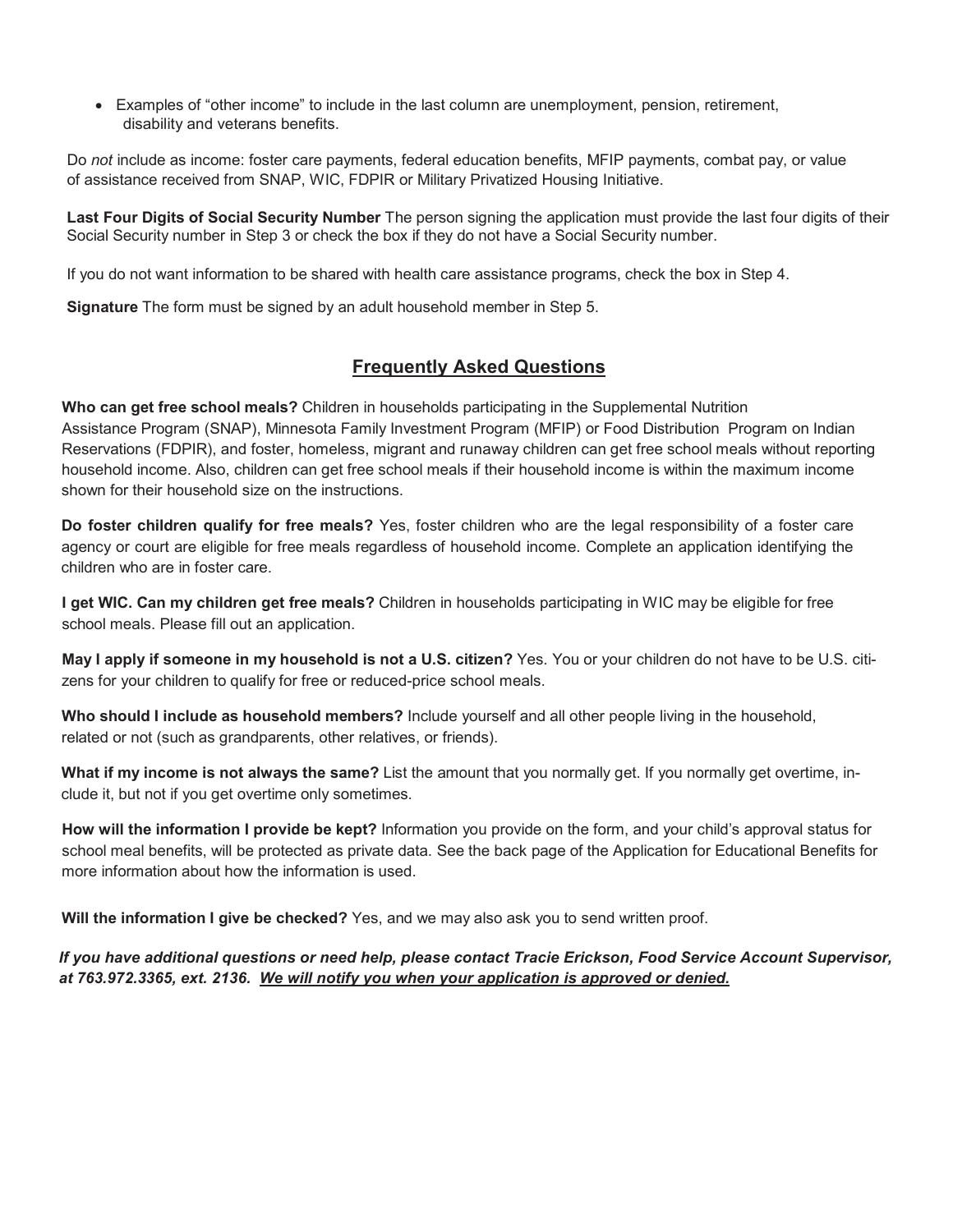**Minnesota** Department of Educati**on** 

## Application for Educational Benefits - School Year 2016-17 **Application for Educational Benefits – School Year 2016-17** School Meals . State and Federally Funded Programs **School Meals State and Federally Funded Programs**

|                                                                                                          |                              |                             | <b>Mhite</b>                                                                          |       |      |                                                                   |
|----------------------------------------------------------------------------------------------------------|------------------------------|-----------------------------|---------------------------------------------------------------------------------------|-------|------|-------------------------------------------------------------------|
|                                                                                                          | Optional - Racial Identity * | Fill in one or more circles | Islander<br>Pacific                                                                   | CCCCC | CCCC |                                                                   |
|                                                                                                          |                              | for each child.             | ∩neoinemA<br>African                                                                  |       |      |                                                                   |
|                                                                                                          |                              |                             | ∩siaA                                                                                 |       |      |                                                                   |
|                                                                                                          |                              |                             | ueibnl<br>American                                                                    |       |      | $\begin{matrix} 0 & 0 & 0 \\ 0 & 0 & 0 \\ 0 & 0 & 0 \end{matrix}$ |
|                                                                                                          |                              | Optional -<br>Is the child  | f yes, fill<br>Hispanic<br>Latino?<br>in the<br>circle.                               |       |      |                                                                   |
|                                                                                                          | Foster                       | (An agency or<br>Child?     | court has legal<br>If yes, fill in the<br>esponsibility<br>for the child.)<br>circle. |       |      |                                                                   |
|                                                                                                          |                              |                             | Grade                                                                                 |       |      |                                                                   |
| <b>12 in the household, even if they are not related.</b> If more space is needed, attach another sheet. |                              |                             | <b>School</b>                                                                         |       |      |                                                                   |
|                                                                                                          |                              |                             | <b>Birthdate</b>                                                                      |       |      |                                                                   |
| Step 1 List all infants, children and students through grade                                             |                              |                             | Child's Last Name                                                                     |       |      |                                                                   |
|                                                                                                          |                              |                             |                                                                                       |       |      |                                                                   |
|                                                                                                          |                              |                             | Child's First Name                                                                    |       |      |                                                                   |
|                                                                                                          |                              |                             |                                                                                       |       |      |                                                                   |

The full names of the racial categories are: American Indian or Alaskan Native, Asian, Black or African American, Native Hawaiian or other Pacific Islander and White. The full names of the racial categories are: American Indian or Alaskan Native, Asian, Black or African American, Native Hawaiian or other Pacific Islander and White.

 $\bigcirc$ 

 $\bigcirc$ 

O O O O O O O O O O

 $\bigcirc$  $\bigcirc$ 

 $\bigcirc$  $\bigcirc$ 

O O O O O O O O O

 $\bigcirc$  $\bigcirc$ 

here: then go to STEP 4.

 $\bigcirc$  $\bigcirc$ 

 $\bigcirc$  $\bigcirc$ 

 $\bigcirc$  $\bigcirc$ 

 $\frac{1}{2}$ **Step 22 Do any Household Members, including yourself, currently participate in any of the following assistance programs: SNAP, MFIP or FDPIR?** Circle one: **Yes No** Step 2 Do any Household Members, including yourself, currently participate in any of the following assistance programs: SNAP, MFIP or FDPIR? Circle one: Yes

*Medical Assistance and WIC do not qualify.* If **No** > Go to STEP 3. If **Yes** > Write in the. **CASE NUMBER** here: then go to STEP 4**.** If Yes > Write in the. CASE NUMBER Medical Assistance and WIC do not qualify. If No > Go to STEP 3.

| If and report all incomes. (Skip STEP 3 if you answered "yes" to STEP 2 or if all participants are foster children.) | ֚֚֚֬                |
|----------------------------------------------------------------------------------------------------------------------|---------------------|
|                                                                                                                      |                     |
|                                                                                                                      | Farm or Self-       |
|                                                                                                                      | Gross Pay from Work |
|                                                                                                                      |                     |
|                                                                                                                      |                     |

B. Last four digits of signer's Social Security Number (SSN) or no SSN (required): C. Do any of the children listed in Step 1 receive regular incomes such as SSI or wages? **B. Last four digits of signer's Social Security Number (SSN) or no SSN (required): C. Do any of the children listed in Step 1 receive regular incomes such as SSI or wages?**

| €<br>Ą                                |                             |  |
|---------------------------------------|-----------------------------|--|
| ocial<br>j                            | ֧֞׆<br>֧<br>:<br>גראה<br>גר |  |
| ŏ<br>I                                | in John                     |  |
| $\times$ l                            |                             |  |
| $\times$<br>I<br>NALE<br>NALE<br>NALE | 1                           |  |

| Monthiv                  |  |
|--------------------------|--|
| Month                    |  |
| Weekly<br>$\frac{1}{10}$ |  |
| Weekly                   |  |
| ഗ                        |  |

give false information, my children may lose benefits and I may be prosecuted under applicable federal and state laws. The information I provide may be shared with give false information, my children may lose benefits and I may be prosecuted under applicable federal and state laws. The information I provide may be shared with information is given in connection with receipt of federal and state funds and that school officials may verify (check) the information. I understand that if I purposely nformation is given in connection with receipt of federal and state funds and that school officials may verify (check) the information. I understand that if I purposely Minnesota Health Care Programs as allowed by state law, unless I have checked this box: [ ] Do not share my information with Minnesota Health Care Programs. Minnesota Health Care Programs as allowed by state law, unless I have checked this box: Do *not* share my information with Minnesota Health Care Programs. Step 4 | certify (promise) that all information on this application is true and correct and all household members and incomes are reported. I understand that this Step 4 | certify (promise) that all information on this application is true and correct and all household members and incomes are reported. I understand that this **Signature** of Adult Household Member (required) Print Name: Date: Date: Print Name: Signature of Adult Household Member (required)

| Address:                                                        |                                                            |           | Home Phone:                        | Work Phone: |
|-----------------------------------------------------------------|------------------------------------------------------------|-----------|------------------------------------|-------------|
| Office Use Only Total Household Size:<br>Income - Reduced-Price | Denied: □ Incomplete □ Income Too High<br>Total Income: \$ | ner<br>De | Signature of Determining Official: | Date:       |

 $\mathbf{I}$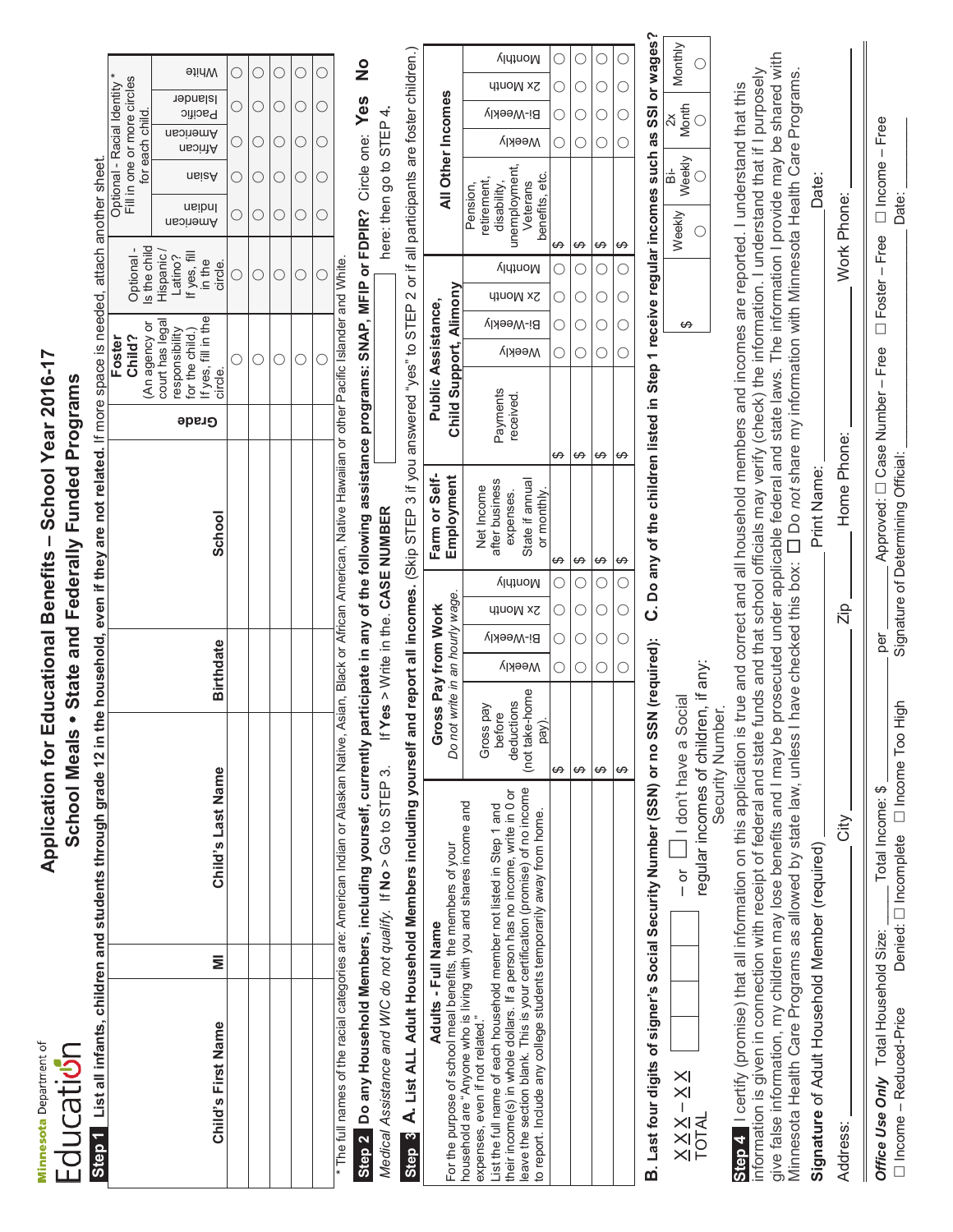#### **Is this form required?**

This form must be completed to apply for free or reduced-price school meals, unless:

- (1) Your school provides free school meals to all students without applications from households (*Community Eligibility Provision, Provision 2 or Provision 3*) or
- (2) You were notified that your children have been directly certified for school meal benefits based on foster care status or participation in the Supplemental Nutrition Assistance Program (SNAP), Minnesota Family Investment Program (MFIP) or Food Distribution Program on Indian Reservations (FDPIR).

#### **Privacy Act Statement / How Information Is Used**

The Richard B. Russell National School Lunch Act requires the information on this application. You do not have to give this information, but if you do not we cannot approve your child for free or reduced-price school meals. You must include the last four digits of the Social Security number of the adult household member who signs the application. The last four digits of the Social Security number are not required when you apply on behalf of a foster child, or you provide an MFIP, SNAP or FDPIR assistance number, or you indicate that the adult household member signing the application does not have a Social Security number.

Only authorized officials will have access to the information that you provide on this form. We will use your information to determine if your child qualifies for free school meals, and for administration and enforcement of the school meal programs. We *may* share your information with other education, health, and nutrition programs to help them evaluate, fund or determine benefits for their programs, with auditors for program reviews, and with law enforcement officials to help them look into violations of program rules. We require written consent from you before sharing information for other purposes.

Please provide the requested information about children's race and ethnic identity. This information is not required and does not affect approval for program benefits. We use the percentages of participants in each racial/ethnic category to check that our program is operated in a nondiscriminatory manner in compliance with federal civil rights laws

At public school districts, each student's school meal status also is recorded on a statewide computer system used to report student data to the Minnesota Department of Education (MDE) as required by state law. MDE uses this information to: (1) Administer state and federal programs, (2) Calculate compensatory revenue for public schools, and (3) Judge the quality of the state's educational program.

Information provided on this form may be shared with Minnesota Health Care Programs, unless the person completing this form has checked the box in Step 4 to not share information for that purpose.

#### **Nondiscrimination Statement**

In accordance with federal civil rights law and U.S. Department of Agriculture (USDA) civil rights regulations and policies, the USDA, its agencies, offices, and employees, and institutions participating in or administering USDA programs are prohibited from discriminating based on race, color, national origin, sex, disability, age, or reprisal or retaliation for prior civil rights activity in any program or activity conducted or funded by USDA. Persons with disabilities who require alternative means of communication for program information (e.g. Braille, large print, audiotape, American Sign Language, etc.), should contact the Agency (state or local) where they applied for benefits. Individuals who are deaf, hard of hearing or have speech disabilities may contact USDA through the Federal Relay Service at (800) 877-8339. Additionally, program information may be made available in languages other than English.

To file a program complaint of discrimination, complete the USDA *Program Discrimination Complaint Form* (AD-3027) found online at: *http://www.ascr.usda.gov/complaint\_filing\_cust.html*, and at any USDA office, or write a letter addressed to USDA and provide in the letter all of the information requested in the form. To request a copy of the complaint form, call (866) 632-9992. Submit your completed form or letter to USDA by: (1) mail to U.S. Department of Agriculture, Office of the Assistant Secretary for Civil Rights, 1400 Independence Avenue SW, Washington, D.C. 20250- 9410, or (2) fax to (202) 690-7442; or (3) email to *program.intake@usda.gov*. This institution is an equal opportunity provider.

| Date Verification Sent:                                                | Response Due:                | $2^{nq}$ Notice:    |                              |                                  |                         |       |  |
|------------------------------------------------------------------------|------------------------------|---------------------|------------------------------|----------------------------------|-------------------------|-------|--|
| Result: $\square$ No Change                                            | $\Box$ Free to Reduced-Price | $\Box$ Free to Paid | $\Box$ Reduced-Price to Free |                                  | □ Reduced-Price to Paid |       |  |
| Reason for Change: $\square$ Income $\square$ Case number not verified |                              |                     | $\Box$ Foster not verified   | $\Box$ Refused Cooperation       | $\Box$ Other:           |       |  |
| Signature of Confirming Official:                                      |                              | Date:               |                              | Signature of Verifying Official: |                         | Date: |  |

#### **Does Your Child Have Health Insurance?** *If not, help may be available.*

Minnesota Health Care Programs have free and low-cost health insurance for children and families who qualify. Your child may qualify if your household income is below:

| <b>Family size</b> | <b>Monthly income</b> | <b>Yearly income</b> |
|--------------------|-----------------------|----------------------|
| $\mathbf{2}$       | \$3,675               | \$44,110             |
| 3                  | \$4,629               | \$55,550             |
| 4                  | \$5,582               | \$66,990             |
| 5                  | \$6,535               | \$78,430             |
|                    |                       |                      |

Income is one factor in qualifying. Other rules and limits apply. For more information, call your county office or visit www.dhs.state.mn.us/healthcare. The income limits above are valid until June 30, 2016. To get a MNsure application for health coverage and help paying costs (DHS-6696):

- Print one from www.dhs.state.mn.us/healthcare
- Call 877-KIDS-NOW toll free
- Call Wright County Human Services at 763.682.7400 or Hennepin County Human Services at 612.596.1300